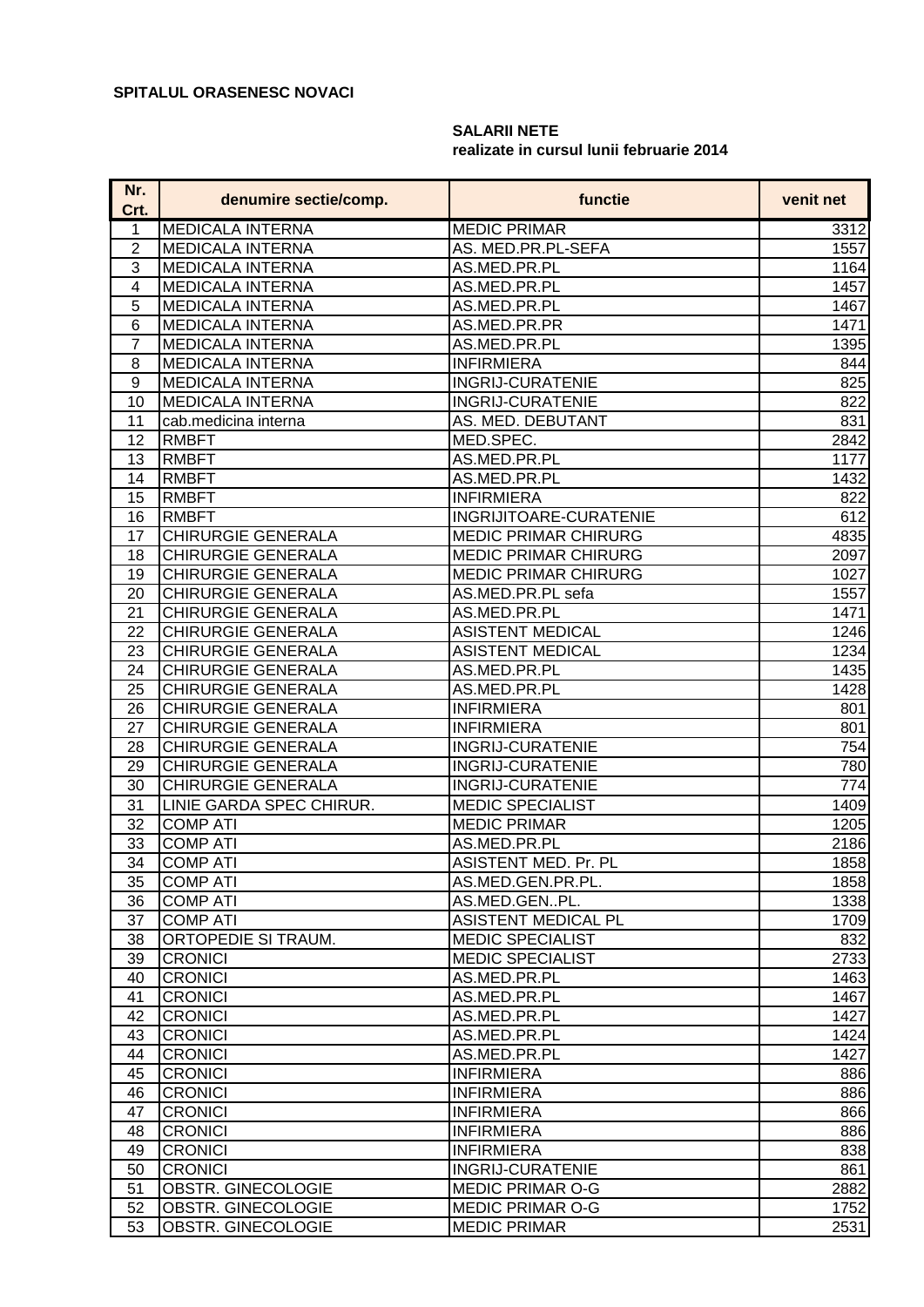| 54              | OBSTR. GINECOLOGIE        | AS.MED.PR.PL.              | 1491        |
|-----------------|---------------------------|----------------------------|-------------|
| 55              | OBSTR. GINECOLOGIE        | AS.MED.PR.PL               | 1187        |
| 56              | OBSTR. GINECOLOGIE        | <b>ASISTENT MEDICAL</b>    | 1216        |
| 57              | OBSTR. GINECOLOGIE        | ASISTENTA MEDICALA         | 994         |
| 58              | CAB.GINECOLOGIE           | ASIST.MED.PL               | $\mathbf 0$ |
| 59              | OBSTR. GINECOLOGIE        | <b>INFIRMIERA</b>          | 738         |
| 60              | OBSTR. GINECOLOGIE        | <b>INGRIJ-CURATENIE</b>    | 800         |
| 61              | OBSTR. GINECOLOGIE        | <b>INGRIJ-CURATENIE</b>    | 780         |
| 62              | OBSTR. GINECOLOGIE        | AS.MED.PR.PL               | 1433        |
| 63              | NEONATOLOGIE              | AS.MED.PR.PL.              | 1470        |
| 64              | <b>PEDIATRIE</b>          | DIRECTOR MED. .            | 3558        |
| 65              | <b>PEDIATRIE</b>          | <b>MEDIC PRIMAR</b>        | 3102        |
| 66              | <b>PEDIATRIE</b>          | AS.MED.PR.PL.sefa sectie   | 1563        |
| 67              | <b>PEDIATRIE</b>          | AS.MED.PR.PL               | 1452        |
| 68              | <b>PEDIATRIE</b>          | AS.MED.PR.PL               | 1383        |
| 69              | <b>PEDIATRIE</b>          | <b>ASISTENT MEDICAL</b>    | 1237        |
| 70              | <b>PEDIATRIE</b>          | AS.MED.PR.PL               | 1427        |
| 71              | <b>CAB. PEDIATRIE</b>     | AS.MED.PR.PL               | 1427        |
| 72              | <b>PEDIATRIE</b>          | <b>INGRIJ-CURATENIE</b>    | 800         |
| 73              | <b>PEDIATRIE</b>          | <b>INFIRMIERA</b>          | 852         |
| 74              | <b>PEDIATRIE</b>          | <b>INFIRMIERA</b>          | 760         |
| 75              | <b>PEDIATRIE</b>          | <b>INGRIJ-CURATENIE</b>    | 814         |
| 76              | LAB. ANALIZE MED          | <b>MEDIC SPEC</b>          | 1876        |
| 77              | LAB. ANALIZE MED          | <b>CHIMIST.PR</b>          | 2018        |
|                 | LAB. ANALIZE MED          |                            | 1312        |
| 78              |                           | AS.MED.PR.PL               |             |
| 79              | LAB. ANALIZE MED          | AS.MED.PR.PL               | 1320        |
| 80              | LAB. ANALIZE MED          | AS.MED.PR.PL               | 1284        |
| 81              | <b>RADIOLOGIE</b>         | MEDIC PRIMAR RADIOLOGIE    | 1078        |
| 82              | <b>RADIOLOGIE</b>         | AS.MED.PR.PL               | 1356        |
| 83              | <b>RADIOLOGIE</b>         | AS.MED.PR.PL               | 1356        |
| 84              | <b>CPU</b>                | medic specialist           | 3407        |
| 85              | <b>CPU</b>                | AS.MED.PR.PL               | 1711        |
| 86              | CPU                       | AS.MED.PR.PL               | 1674        |
| 87              | CPU                       | AS.MED.PR.PL.              | 1714        |
| 88              | CPU                       | AS.MED.PR.PL               | 1708        |
| 89              | CPU                       | AS.MED.PR.PL               | 1533        |
| $\overline{90}$ | <b>CPU</b>                | <b>ASISTENT MEDICAL</b>    | 1089        |
| 91              | <b>CPU</b>                | <b>ASISTENT MEDICAL</b>    | 919         |
| 92              | <b>CPU</b>                | <b>REGISTRATOR MEDICAL</b> | 1030        |
| 93              | <b>STATISTICA</b>         | STATISTICIAN.MED.PR        |             |
| 94              | <b>STERILIZARE</b>        | AS.MED.PR.PL               | 1420        |
| 95              | <b>STERILIZARE</b>        | AS.MED.PR.S                | 1391        |
| 96              | <b>STERILIZARE</b>        | AS.MED.PR.PL               | 1435        |
| 97              | <b>BLOC ALIMENTAR</b>     | AS.MED.PR.PL               | 1094        |
| 98              | <b>BLOC ALIMENTAR</b>     | AS.MED.PR.PL               | 1145        |
| 99              | <b>BLOC ALIMENTAR</b>     | <b>BUCATAR munc.III</b>    | 949         |
| 100             | <b>BLOC ALIMENTAR</b>     | <b>BUCATAR munc.III</b>    | 949         |
| 101             | <b>BLOC ALIMENTAR</b>     | <b>BUCATAR munc.III</b>    | 949         |
| 102             | <b>BLOC ALIMENTAR</b>     | <b>BUCATAR munc.III</b>    | 949         |
| 103             | <b>SPALATORIE</b>         | SPALATOREASA-GEST          | 740         |
| 104             | <b>SPALATORIE</b>         | <b>SPALATOREASA</b>        | 696         |
| 105             | <b>MUNCITORI</b>          | <b>LENJEREASA</b>          | 856         |
| 106             | <b>CONTABILITATE</b>      | <b>MANAGER</b>             | 4870        |
| 107             | <b>CONTABILITATE</b>      | DIR.FINANC.CONTAB          | 2375        |
| 108             | <b>CONTABILITATE</b>      | <b>ECONOMIST IA</b>        | 2069        |
| 109             | <b>RESURSE UMANE</b>      | <b>ECONOMIST II</b>        | 1478        |
| 110             | <b>RESURSE UMANE</b>      | <b>ECONOMIST I</b>         | 1230        |
| 111             | <b>MANAGMENTUL CALIT.</b> | ECONOMIST DEB.             | 1122        |
|                 | 112 APROVIZIONARE         | <b>ECONOMIST II</b>        | 1624        |
|                 | 113 APROVIZIONARE         | <b>MAGAZ.I CASIER</b>      | 876         |
| 114             | <b>MUNCITORI</b>          | <b>MUNCITOR II</b>         | 942         |
|                 |                           |                            |             |
| 115             | <b>MUNCITORI</b>          | <b>MUNCITOR III</b>        | 815         |